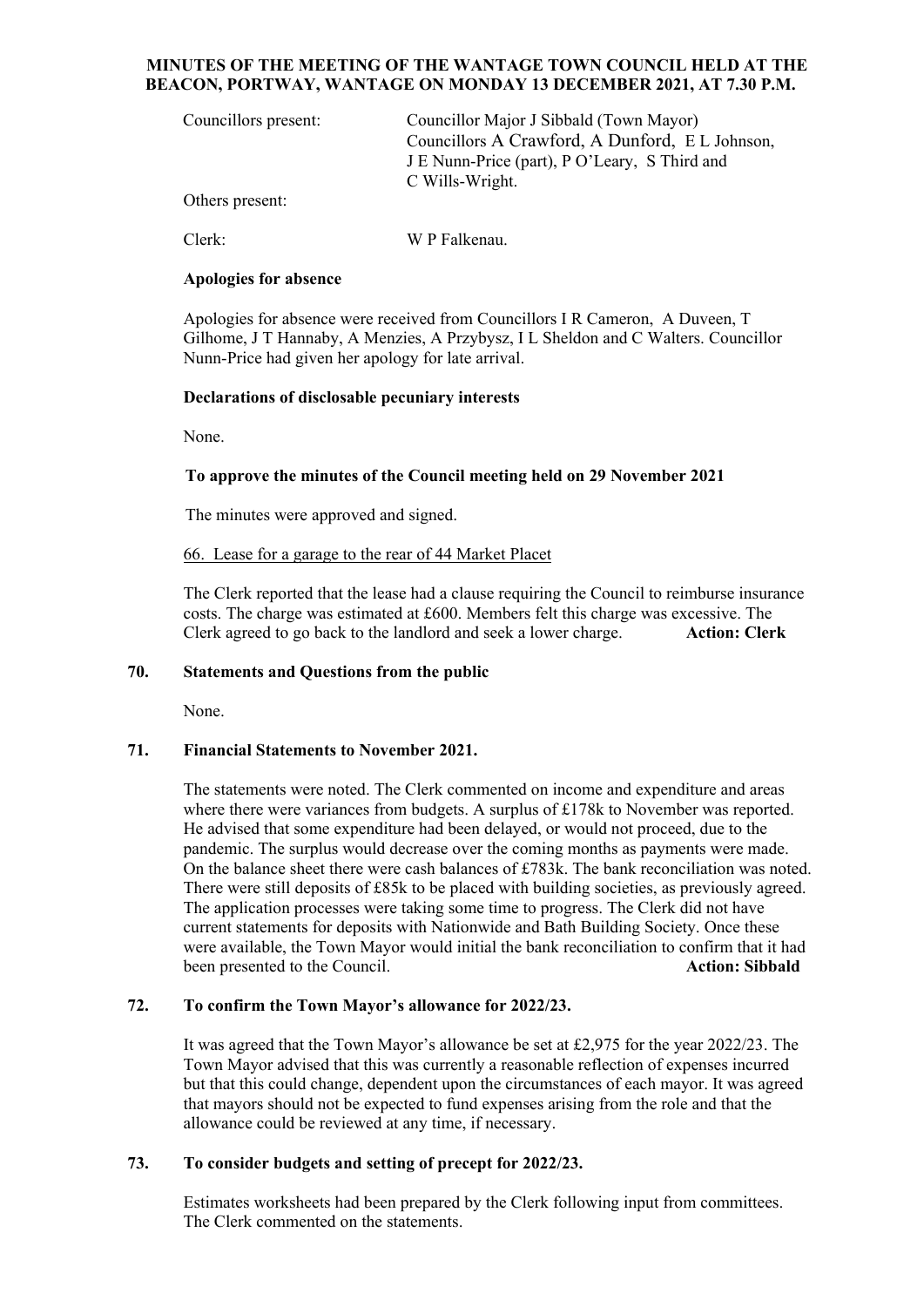Councillor Nunn-Price arrived.

The parish tax base was estimated by the District Council to increase by 4% in 2022/23. This created the possible options of either increasing the precept by this percentage to leave the council tax per household unchanged or leaving the precept unchanged from 2021/22 and thereby reducing the council tax per household, relating to the Town Council, by this percentage.

ON THE PROPOSITION of Councillor Crawford SECONDED by Councillor Dunford IT WAS RESOLVED that a precept of £355,000 be set for 2022/23.

It was agreed that the allocation of Community Infrastructure Levy (CIL) be referred to a future meeting of the Policy, Management and Finance Committee. **Action: Clerk**

With regard to the committee estimates sheets, it was agreed that the following changes be made:

Leisure and Amenities

 a) £60k for Manor Road Memorial Park to be carried forward to 2022/23. b) The unspent amount of the £25k cemetery budget (£19k) to be carried forward to 2022/23.

c) The unspent amount of the £10k street name sign budget (£7.5k) to be carried forward to 2022/23.

d) A budget of £550 be included for 'playing fields– other' budget for 2022/23.

Promotion, Communication and Events

LED displays – budget of £30k to be carried forward to  $2022/23$  for displays, or expenditure arising from the communication strategy.

The Clerk was to amend the estimates worksheets (attached). **Action: Clerk**

## **74. To review Fixed Asset Schedule and level of insurance cover.**

The schedule of fixed assets, that included details of insurance values, was reviewed. It was noted that items costing less than  $£1,000$  were generally not added to the schedule unless they were bought with other items, with a total cost exceeding £1,000. Whilst bench seats costing in excess of £1,000 would be added to the asset schedule, the Town Council had a standing policy of not insuring bench seats. Given the number of bench seats around the town and insurance excess, it had been viewed that it was appropriate for the Council to just meet the costs whenever a seat got damaged. The Clerk was to consider whether the planters purchased for the Market Place western end should be added to the fixed assets. **Action: Clerk**

The insurance policy from Zurich was also reviewed. In the past year Zurich had automatically increased cover on each item by 3%.

ON THE PROPOSITION of Councillor Crawford SECONDED by Councillor Dunford IT WAS RESOLVED to note the fixed asset schedule and approve the insurance cover being provided by the Zurich.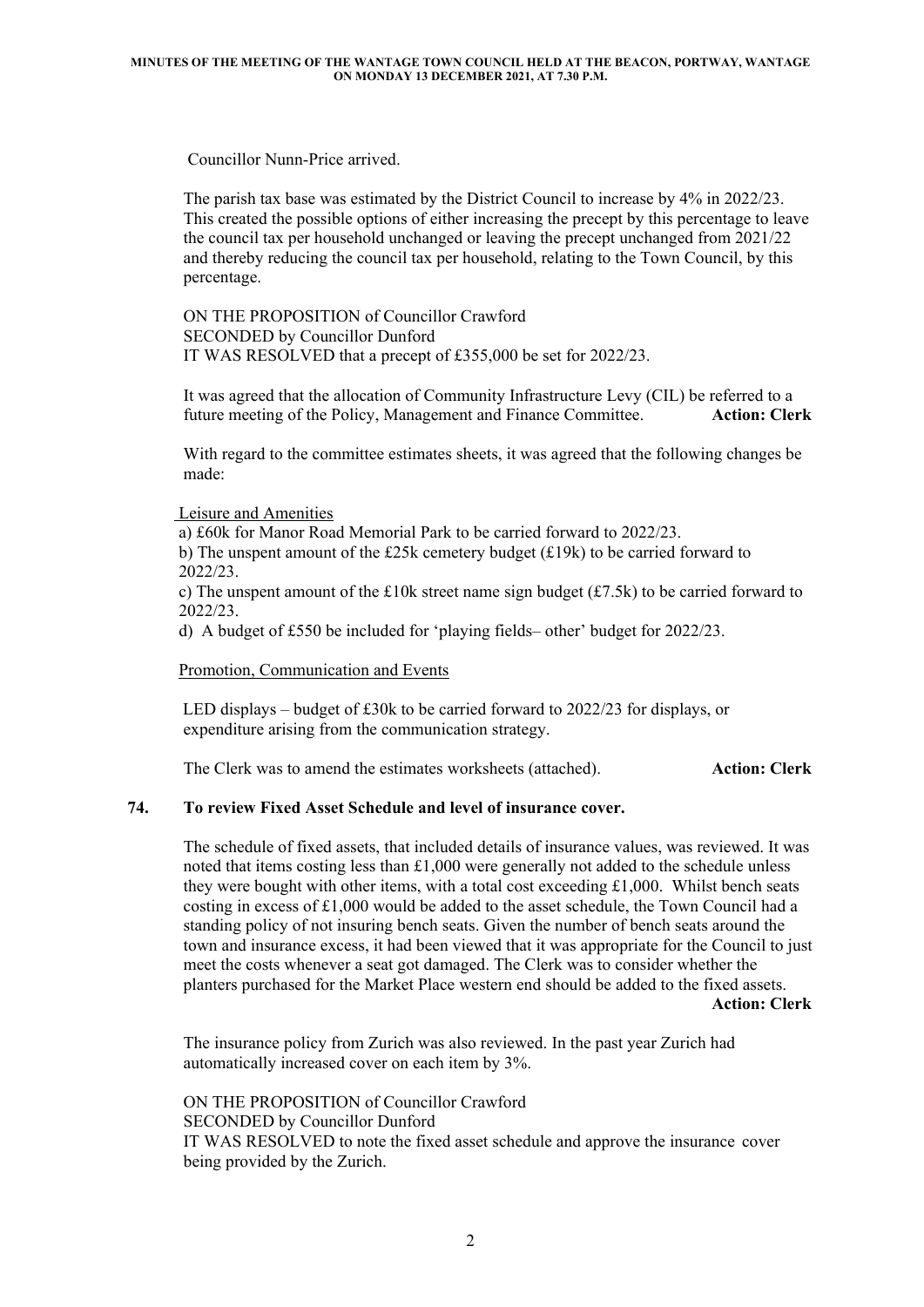## **75. To consider the adoption of actions contained in a briefing note prepared by the Clerk relating to an informal online meeting of Health Sub-committee members held on 6 December 2021.**

The following actions had been put forward:

- Following the receipt of legal advice concerning the temporary closure of beds at the Wantage Community Hospital, to re-engage with Ben Riley of the NHS to ascertain what progress was being made towards consulting on the future of the hospital in August 2022.
- To issue a press release advising of the outcome of the legal advice and the work being undertaken by the sub-committee.
- To seek more data and information from the Health Trust regarding Dr Riley's work, in order to prepare a response to the outcome of this, rather than awaiting the publication of proposals in August.
- To write to the responsible midwife seeking the reopening of the birthing facilities at the Community Hospital and bringing attention to the legal advice that a permanent change would require public consultation.

ON THE PROPOSITION of Councillor Johnson SECONDED BY Councillor Dunford IT WAS RESOLVED to endorse the above actions.

# **76. Town Mayor's communications.**

The Town Mayor's communications were available to view on the Town Council's website.

The meeting closed at 8.15 p.m.

------------------------------------------

WPF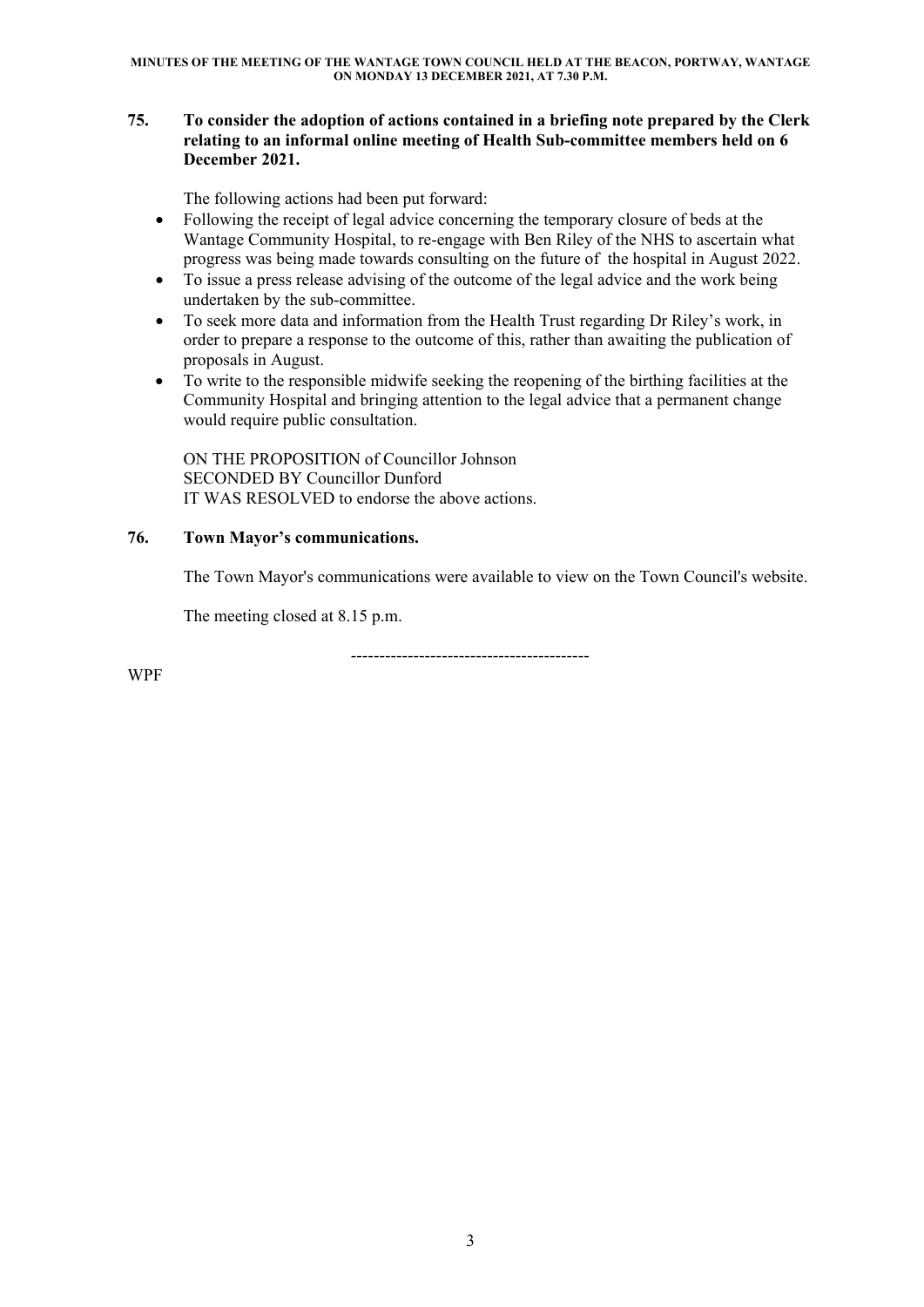| <b>PRECEPT AND RESERVES WORKING SHEET 2022/2023</b>          |             |              |              |            | 2021/2022<br><b>Budget</b> |
|--------------------------------------------------------------|-------------|--------------|--------------|------------|----------------------------|
| <b>1. GENERAL RESERVES MOVEMENT</b>                          |             |              | £            |            | £                          |
| <b>Balance of General Reserves 31 March 2021</b>             |             |              | 337,133      |            | 365,577                    |
| Precept 2021/22                                              |             |              | 344,400      |            | 344,400                    |
| Total funds available                                        |             |              | 681,533      |            | 709,977                    |
| Forecast Committee Expenditure 2021/22                       |             |              |              |            |                            |
| Leisure and Amenities                                        |             |              | (116, 647)   |            | (241, 806)                 |
| Planning                                                     |             |              | (4, 534)     |            | (19,500)                   |
| Promotion, Communication and Events                          |             |              | (13, 177)    |            | (86, 750)                  |
| Policy, Management and Finance                               |             |              | (203, 323)   |            | (225, 170)                 |
| <b>Total Forecast Committee Expenditure</b>                  |             |              | (337, 681)   |            | (573, 226)                 |
| Transfers to/from Capital and Project Reserves 2021/22       |             |              |              |            |                            |
| <b>Cemetery Land Development</b>                             |             |              | 20,000       |            | 20,000                     |
| <b>Community Infrastructure Levy</b>                         |             |              | 27,893       |            | 27,893                     |
| <b>Balance of General Reserves 31 March 2022</b>             |             |              | 391,745      |            | 184,644                    |
| <b>Balance of Capital and Project Reserves 31 March 2022</b> |             |              | 239,945      |            | 239,945                    |
| <b>Estimate Committee Expenditure 2022/2023</b>              |             |              |              |            |                            |
| Leisure and Amenities                                        |             |              | (220, 903)   |            |                            |
| Planning                                                     |             |              | (50,050)     |            |                            |
| Promotion, Communication and Events                          |             |              | (77, 715)    |            |                            |
| Policy, Management and Finance                               |             |              | (244, 700)   |            |                            |
| <b>Total Estimate Committee Expenditure</b>                  |             |              | (593, 368)   |            |                            |
| Transfers to/from Capital and Project Reserves 2022/2023     |             |              |              |            |                            |
| Precept 2022/2023 (+3.5%)                                    |             |              | 355,000      |            |                            |
| <b>Balance of General Reserves 31 March 2023</b>             |             |              | 153,377      |            |                            |
|                                                              |             |              |              |            |                            |
| 2. CAPITAL AND PROJECT RESERVE                               | Balance b/f | Additions/   | Additions/   | Balance at |                            |
|                                                              |             | (Reductions) | (Reductions) |            |                            |
|                                                              | 1.4.2021    | 2021-22      | 2022-23      | 31.3.2023  |                            |
|                                                              | £           | £            | £            | £          |                            |
| <b>Cemetery Land Development</b>                             | 20,000      | (20,000)     |              |            |                            |
| Community support/infrastructure<br>projects                 | 100,000     |              |              | 100,000    |                            |
| Neighbourhood Plan projects                                  | 120,000     |              |              | 120,000    |                            |
| Cemetery artwork                                             | 1,000       |              |              | 1,000      |                            |
| <b>Burial reservations</b>                                   | 3,945       |              |              | 3,945      |                            |
| Wantage Silver Band                                          | 10,000      |              |              | 10,000     |                            |
| Elections                                                    | 5,000       |              |              | 5,000      |                            |
| <b>Community Infrastructure Levy</b>                         | 27,893      | (27, 893)    |              |            |                            |
|                                                              |             |              |              |            |                            |
| <b>Total</b>                                                 | 287,838     | (47,893)     |              | 239,945    |                            |

wpf 13/12/21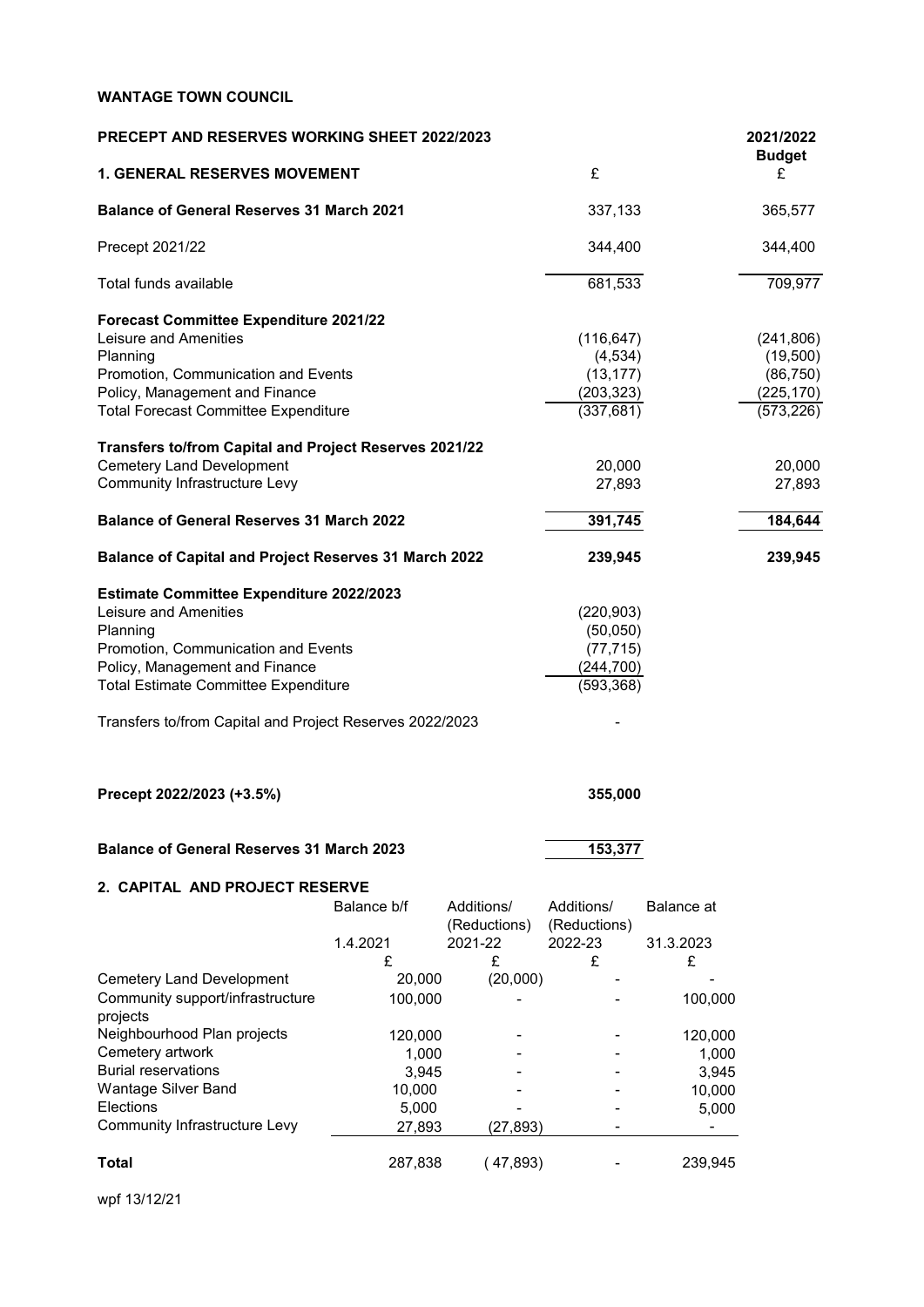#### **LEISURE AND AMENITIES COMMITTEE - FINANCIAL STATEMENT AND ESTIMATES WORKSHEET**

|                          | 2021/2022                | 2021/2022                | 2021/2022                | 2022/2023         |
|--------------------------|--------------------------|--------------------------|--------------------------|-------------------|
|                          | <b>Actual YTD £</b>      | <b>Budget £</b>          | Forecast £               | <b>Estimate £</b> |
| <b>INCOME</b>            |                          |                          |                          |                   |
| Allotments               | 3,290                    | 3,800                    | 3,800                    | 3,800             |
| Cemetery                 | 1,156                    | 6,000                    | 4,000                    | 4,000             |
| <b>Fair Tolls</b>        | 825                      | 2,475                    | 825                      | 2,562             |
| <b>Market Tolls</b>      | 1,799                    | 12,000                   | 10,500                   | 18,000            |
| Misc                     | 1,812                    | $\overline{\phantom{0}}$ | 1,812                    |                   |
| <b>Parking Fines</b>     | 160                      | 3,000                    | 500                      | 3,000             |
| Grants and provisions    |                          |                          |                          |                   |
| <b>VC Forecourt</b>      | 14                       | 30                       | 30                       | 30                |
| <b>TOTAL INCOME</b>      | 9,056                    | 27,305                   | 21,467                   | 31,392            |
| <b>EXPENSES</b>          |                          |                          |                          |                   |
| <b>Allotment:</b>        |                          |                          |                          |                   |
| Maintenance              | 107                      | 1,500                    | 1,000                    | 1,000             |
| Clearance                | 400                      | 1,000                    | 1,000                    | 1,000             |
| Water                    | 547                      | 600                      | 1,000                    | 1,000             |
| Rent                     | 795                      | 850                      | 795                      | 795               |
| Allotment-Other          | 1,250                    |                          | 1,250                    |                   |
| <b>TOTAL Allotment</b>   | 3,099                    | 3,950                    | 5,045                    | 3,795             |
| <b>Car Park MP:</b>      |                          |                          |                          |                   |
| Attendant                | 832                      | 3,000                    | 3,000                    | 4,500             |
| Rates                    | 1,618                    | 4,500                    | 4,042                    | 4,500             |
| Car park mtce            |                          |                          | 3,000                    | 3,000             |
| Car Park MP-Other        |                          | 500                      |                          |                   |
| <b>TOTAL Car Park MP</b> | 2,450                    | 8,000                    | 10,042                   | 12,000            |
| Cemetery:                |                          |                          |                          |                   |
| Cemetery hedge/trees     |                          | 1,000                    | 1,000                    | 1,000             |
| Cleaning/clearance       | 2,368                    | 2,200                    | 4,000                    | 4,000             |
| Grasscutting             | 4,700                    | 7,700                    | 7,550                    | 8,000             |
| Maintenance              | 1,085                    | 1,800                    | 1,500                    | 1,500             |
| Rates                    | 443                      | 1,000                    | 868                      | 1,000             |
| Tree maintenance         | $\overline{a}$           | 1,000                    | 1,000                    | 1,000             |
| Cemetery-Other           |                          | 25,000                   | 6,000                    | 19,000            |
| <b>TOTAL Cemetery</b>    | 8,596                    | 39,700                   | 21,918                   | 35,500            |
| Fairs:                   |                          |                          |                          |                   |
| Attendant                |                          | 600                      |                          | 600               |
| Closure                  |                          | 241                      |                          | 250               |
| Clean up                 |                          |                          |                          |                   |
| <b>TOTAL Fairs</b>       | $\overline{\phantom{0}}$ | 841                      | $\overline{\phantom{a}}$ | 850               |
| Market Sq:               |                          |                          |                          |                   |
| Attendant                |                          | 6,000                    | 1,000                    | 3,500             |
| Floral displays          | 6,704                    | 5,500                    | 6,704                    | 7,000             |
| CCTV maintenance         | 1,780                    | 7,500                    | 7,500                    | 7,750             |
| Christmas displays       | 1,874                    | 13,400                   | 15,000                   | 15,000            |
| Statue clean             | $\overline{a}$           |                          | 1,500                    |                   |
| Rates                    | 1,750                    | 2,500                    | 2,470                    | 2,550             |
| Shed rent                | 700                      | 1,200                    | 1,200                    | 1,200             |
| Market Sq-Other          |                          | 500                      | 500                      | 500               |
| <b>TOTAL Market Sq</b>   | 12,808                   | 36,600                   | 35,874                   | 37,500            |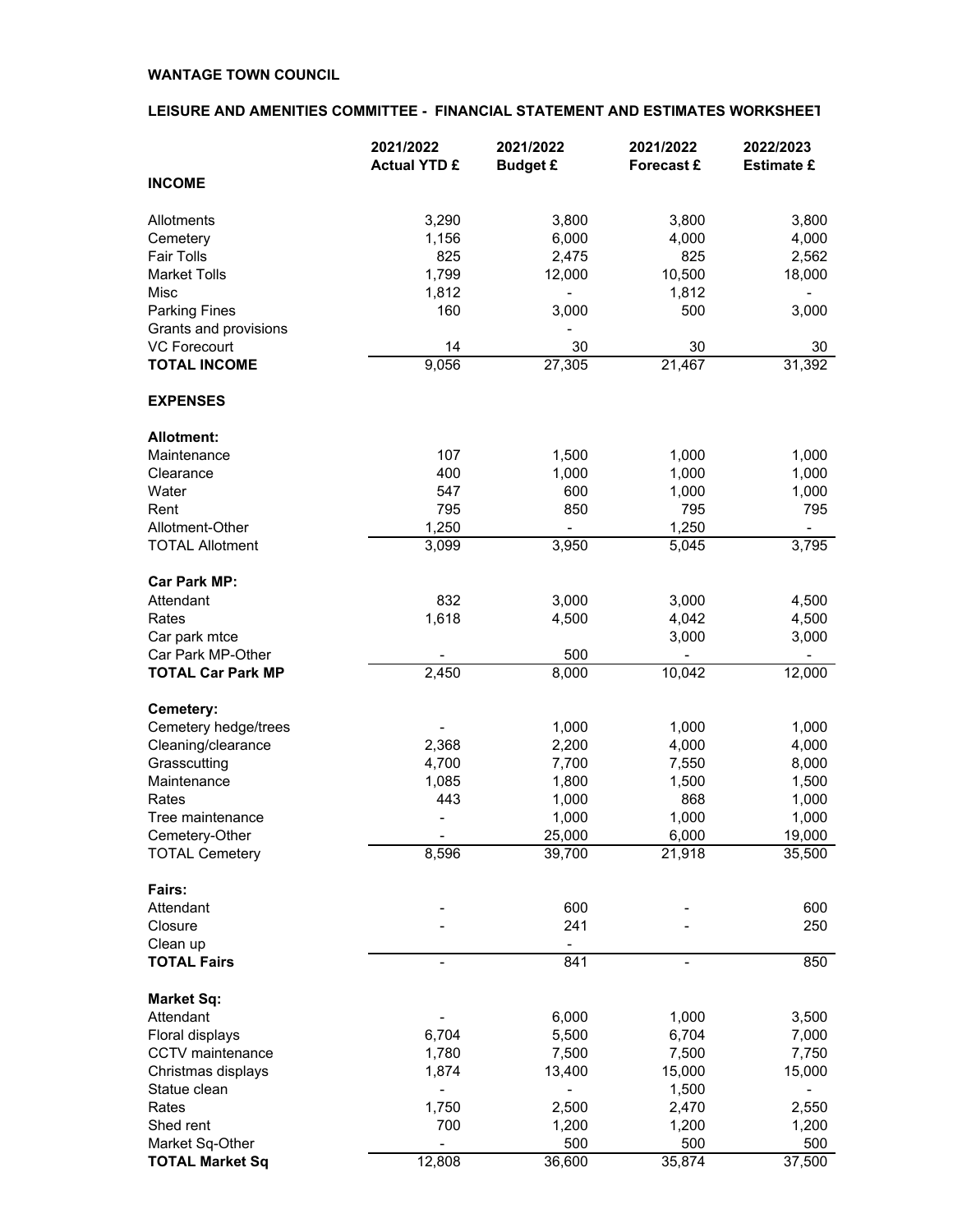#### **LEISURE AND AMENITIES COMMITTEE - FINANCIAL STATEMENT AND ESTIMATES WORKSHEET**

|                                 | 2021/2022<br><b>Actual YTD £</b> | 2021/2022<br><b>Budget £</b> | 2021/2022<br><b>Forecast £</b> | 2022/2023<br><b>Estimate £</b> |
|---------------------------------|----------------------------------|------------------------------|--------------------------------|--------------------------------|
|                                 |                                  |                              |                                |                                |
| Street Furniture (includes bus  |                                  |                              |                                |                                |
| shelters)                       | 3,687                            | 7,000                        | 7,000                          | 7,000                          |
| Street name signs               |                                  | 10,000                       | 2,500                          | 17,500                         |
| Salt bins                       |                                  | 1.200                        |                                | 1,200                          |
| VC Forecourt wages              | 7,419                            | 15,000                       | 15,000                         | 15,500                         |
| VC Forecourt mtce               | 50                               | 1,000                        | 1,000                          | 1,000                          |
| Weedkilling                     | 795                              | 3,000                        | 2,385                          | 2,500                          |
| Other                           |                                  | 500                          | 500                            | 500                            |
|                                 | 11,951                           | 37,700                       | 28,385                         | 45,200                         |
| <b>Play Areas:</b>              |                                  |                              |                                |                                |
| Grasscutting                    | 550                              | 770                          | 850                            | 900                            |
| Maintenance                     |                                  | 50                           |                                |                                |
| Play Areas-Other                |                                  | 500                          |                                | 550                            |
| <b>TOTAL Play Areas</b>         | 550                              | 1,320                        | 850                            | 1,450                          |
| Projects:                       |                                  |                              |                                |                                |
| Alfred's Bath                   | 300                              | 1,000                        | 1,000                          | 1,000                          |
| <b>Manor Road Memorial Park</b> |                                  | 60,000                       |                                | 60,000                         |
| MP pedestrianisation            | 4,831                            | 80,000                       | 30,000                         | 50,000                         |
| Tree planting                   |                                  |                              | 5,000                          | 5,000                          |
| Other                           |                                  |                              |                                |                                |
|                                 | 5,131                            | 141,000                      | 36,000                         | 116,000                        |
| <b>TOTAL Expenditure</b>        | 44,585                           | 269,111                      | 138,114                        | 252,295                        |
| <b>TOTAL INCOME - EXPENSES</b>  | 35,529)                          | 241,806)                     | 116,647)                       | 220,903)                       |

wpf 13/12/21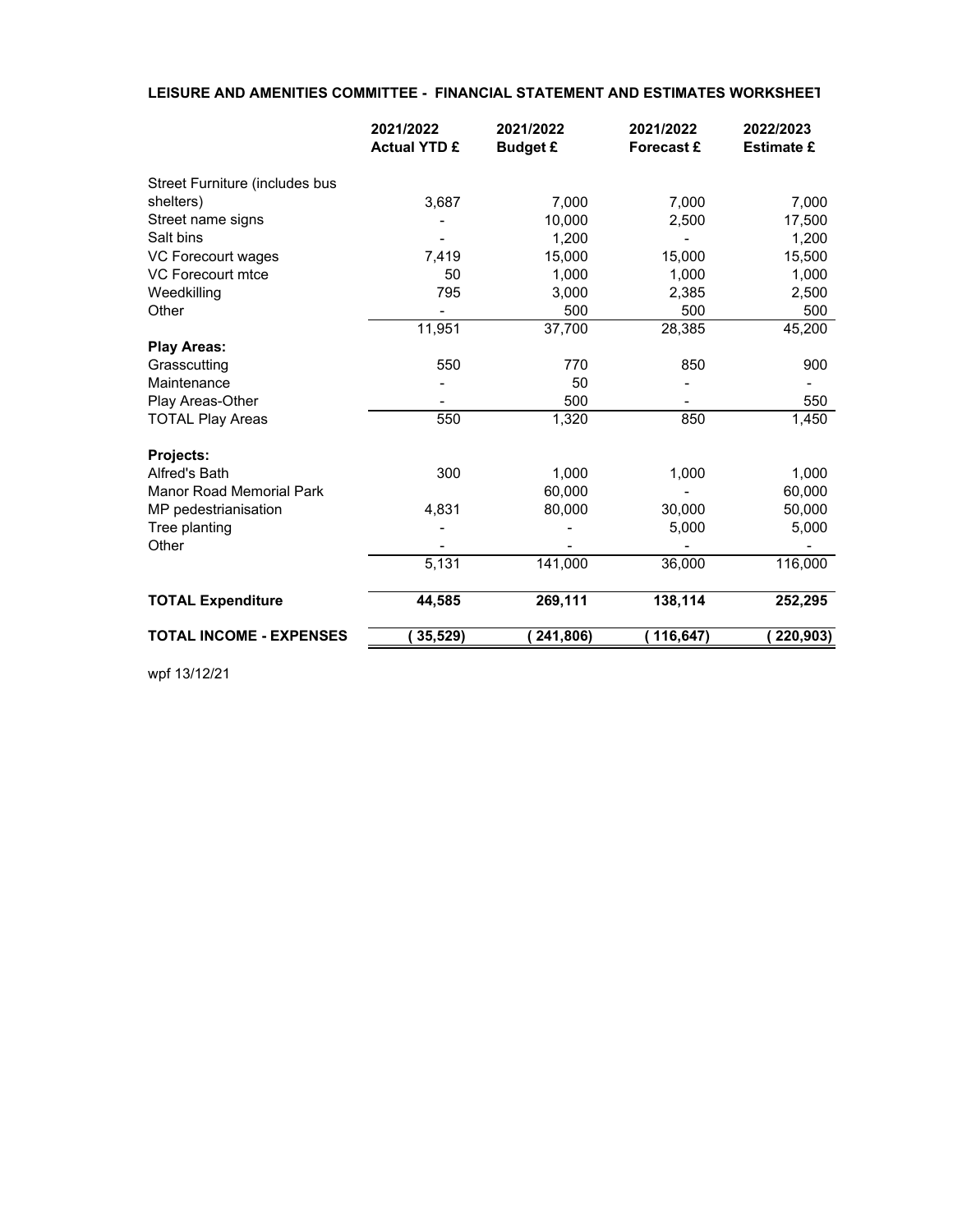# **PLANNING COMMITTEE - FINANCIAL STATEMENT AND ESTIMATES WORKSHEET**

|                                 | 2021/2022<br><b>Actual YTD £</b> | 2021/2022<br><b>Budget £</b> | 2021/2022<br><b>Forecast £</b> | 2022/2023<br><b>Estimate £</b> |
|---------------------------------|----------------------------------|------------------------------|--------------------------------|--------------------------------|
| <b>EXPENSES</b>                 |                                  |                              |                                |                                |
| <b>Neighbourhood Plan</b>       |                                  |                              |                                |                                |
| Consultations                   |                                  |                              | 1,500                          |                                |
| Consultants                     |                                  |                              | 2,500                          |                                |
| Inspection/referendum           |                                  | 15,000                       |                                | 15,000                         |
| Deputy Clerk support            |                                  |                              |                                |                                |
| Other                           | 469                              |                              | 534                            | 550                            |
| Contingency                     |                                  |                              |                                |                                |
|                                 | 469                              | 15,000                       | 4,534                          | 15,550                         |
| <b>Traffic Calming Measures</b> |                                  |                              |                                |                                |
| Speed checks                    |                                  | 500                          |                                | 500                            |
| VAS                             |                                  | 4,000                        |                                | 4,000                          |
| 20's Plenty                     |                                  |                              |                                | 10,000                         |
| Waiting restriction changes     |                                  |                              |                                | 20,000                         |
| <b>TOTAL Expenditure</b>        | 469                              | 19,500                       | 4,534                          | 50,050                         |

13/12/2021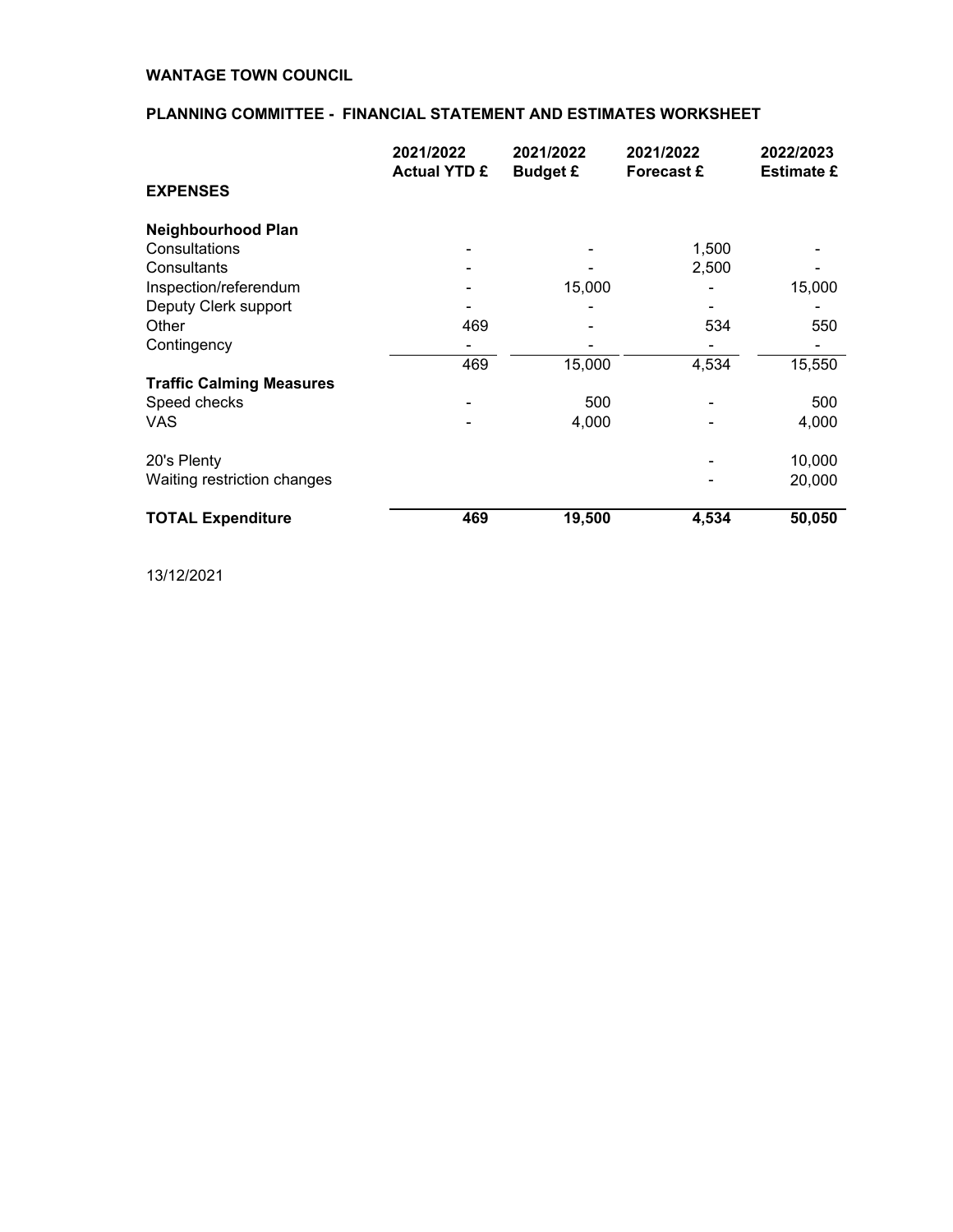# **PROMOTION, COMMUNICATION AND EVENTS COMMITTEE - FINANCIAL STATEMENT AND ESTIMATES**

|                                                                                                                                                                           | 2021/2022<br><b>Actual YTD £</b>                      | 2021/2022<br><b>Budget £</b>                                                  | 2021/2022<br>Forecast £                                  | 2022/2023<br><b>Estimate £</b>                                              |
|---------------------------------------------------------------------------------------------------------------------------------------------------------------------------|-------------------------------------------------------|-------------------------------------------------------------------------------|----------------------------------------------------------|-----------------------------------------------------------------------------|
| <b>INCOME</b>                                                                                                                                                             |                                                       |                                                                               |                                                          |                                                                             |
| Town Centre Manager                                                                                                                                                       | $\star$                                               | 16,500                                                                        | 31,000                                                   | 24,000                                                                      |
| <b>EXPENSES</b><br>PC&E:                                                                                                                                                  |                                                       |                                                                               |                                                          |                                                                             |
| Town Centre Manager/Town<br><b>Project Coordinator</b>                                                                                                                    | 19,032                                                | 35,000                                                                        | 33,500                                                   | 34,500                                                                      |
| LED displays/comms strategy<br>Events<br>Town Flags<br>Mobiloo<br><b>Newsletter</b><br><b>Volunteers' Reception</b><br>Awards<br><b>TCM</b> promotion<br>Website<br>Other | -<br>70<br>612<br>495<br>2,660<br>1,628<br>660<br>104 | 30,000<br>20,000<br>1,500<br>2,500<br>6,250<br>1,500<br>5,000<br>1,000<br>500 | -<br>562<br>495<br>3,960<br>1,500<br>3,000<br>660<br>500 | 30,000<br>20,000<br>1,500<br>2,500<br>5,465<br>1,500<br>5,000<br>750<br>500 |
| <b>TOTAL PC&amp;E</b>                                                                                                                                                     | 25,261                                                | 103,250                                                                       | 44,177                                                   | 101,715                                                                     |

| <b>EXPENDITURE PC&amp;E</b><br><b>TOTAL</b><br>n. | 25.261 | 86.750 | ---<br>v | -- - - - |
|---------------------------------------------------|--------|--------|----------|----------|
|                                                   |        |        |          |          |

\* 2021/22 TCM funding includes £6k which was due in 2020/21

13/12/21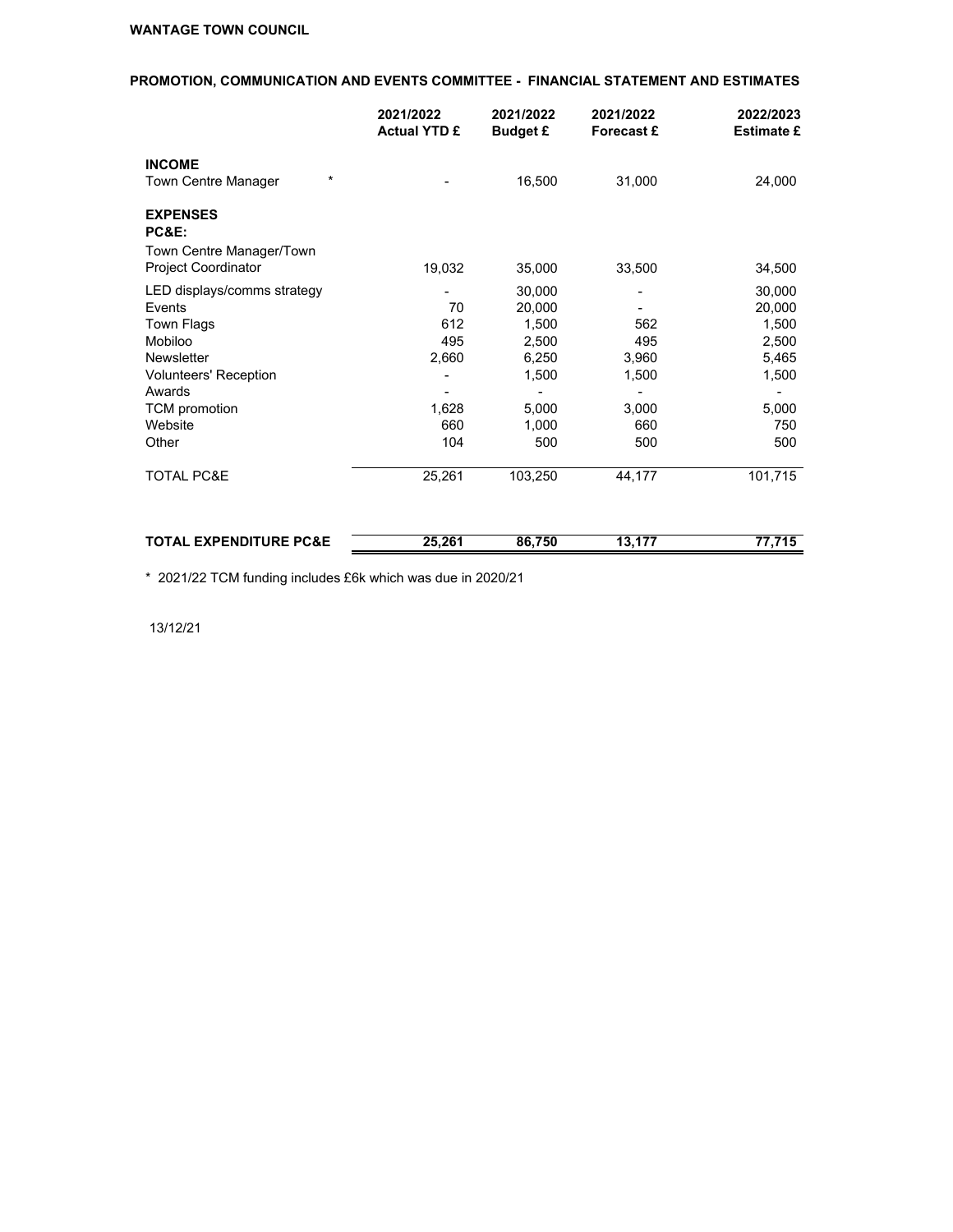# **POLICY, MANAGEMENT & FINANCE COMMITTEE - ESTIMATES WORKSHEET**

|                                  | 2021/22             | 2021/22         | 2021/22    | 2022/23           |
|----------------------------------|---------------------|-----------------|------------|-------------------|
| PM&F                             | <b>Actual YTD £</b> | <b>Budget £</b> | Forecast £ | <b>Estimate £</b> |
| <b>INCOME:</b>                   |                     |                 |            |                   |
| <b>Bank interest</b>             | 405                 | 3,000           | 1,000      | 1,000             |
| <b>EXPENSES</b>                  |                     |                 |            |                   |
| Grants:                          |                     |                 |            |                   |
| <b>Children's Centre</b>         | 11,025              | 11,025          | 11,025     | 11,500            |
| Donations                        | 6,934               | 15,000          | 15,000     | 15,000            |
| <b>Dickensian Evening</b>        | 2,000               | 1,500           | 2,000      | 2,000             |
| <b>VCI</b>                       | 5,250               | 10,500          | 10,500     | 11,000            |
| Sweatbox                         | 6,500               | 13,230          | 13,230     | 13,500            |
| <b>Youth Community Project</b>   |                     | 1,000           | 1,000      | 1,000             |
| Letcombe Brook project           | 5,000               | 10,000          | 10,000     | 10,500            |
| Museum                           | 14,250              | 19,000          | 19,000     | 19,000            |
| <b>VIP/TIC</b>                   | 4,762               | 6,350           | 6,350      | 6,350             |
| October Club                     | 2,500               | 5,000           | 5,000      | 5,500             |
| Twinning<br>Be Free Young Carers |                     | 5,000           | 5,000      | 5,000             |
| <b>Summer Festival</b>           | 3,200               | 1,500           | 3,200      | 2,000             |
| Wantage and Grove Street Pastors |                     | 500             |            |                   |
| <b>Wantage Silver Band</b>       |                     |                 |            | 10,000            |
| <b>Wantage Counselling</b>       |                     | 3,150           | 3,150      | 3,500             |
| <b>TOTAL Grants</b>              | 61,421              | 102,755         | 104,455    | 115,850           |
| <b>STAFF COSTS</b>               |                     |                 |            |                   |
| <b>Salaries:</b>                 |                     |                 |            |                   |
| Salary Admin                     | 606                 | 800             | 1,000      | 1,000             |
| Salaries-Other                   | 37,659              | 80,000          | 70,000     | 80,000            |
| <b>TOTAL Salaries</b>            | 38,265              | 80,800          | 71,000     | 81,000            |
| <b>Staff Training</b>            |                     | 750             | 500        | 750               |
| <b>Total Staff Costs</b>         | 38,265              | 81,550          | 71,500     | 81,750            |
| <b>OFFICE COSTS</b>              |                     |                 |            |                   |
| <b>Office Mtce:</b>              |                     |                 |            |                   |
| Rates and utilities              |                     |                 |            |                   |
| Office Mtce-Other                |                     | 2,000           | 1,000      | 2,000             |
| <b>TOTAL Office Mtce</b>         |                     | 2,000           | 1,000      | 2,000             |
| <b>Office Admin:</b>             |                     |                 |            |                   |
| Photocopier                      | 190                 | 800             | 400        | 500               |
| Postage                          | 132                 | 390             | 200        | 300               |
| Stationery                       |                     | 400             | 300        | 300               |
| Telephone                        | 375                 | 1,000           | 700        | 800               |
| Office 365                       | 1,982               | 2,000           | 1,982      | 2,000             |
| Zoom subscription                | 480                 | 850             | 480        | 500               |
| Office Admin-Other               |                     | 100             | 100        | 100               |
|                                  | 3,159               | 5,540           | 4,162      | 4,500             |
| <b>External Audit</b>            | 800                 | 1,000           | 800        | 1,000             |
| <b>Internal Audit</b>            | 350                 | 750             | 750        | 750               |
| <b>Bank Chrg</b>                 | 133                 | 300             | 250        | 300               |
| Clerk's Exps                     |                     | 100             |            | 100               |
| Computers                        | 1,200               | 500             | 1,200      | 500               |
| <b>Total Office Costs</b>        | 5,642               | 10,190          | 8,162      | 9,150             |